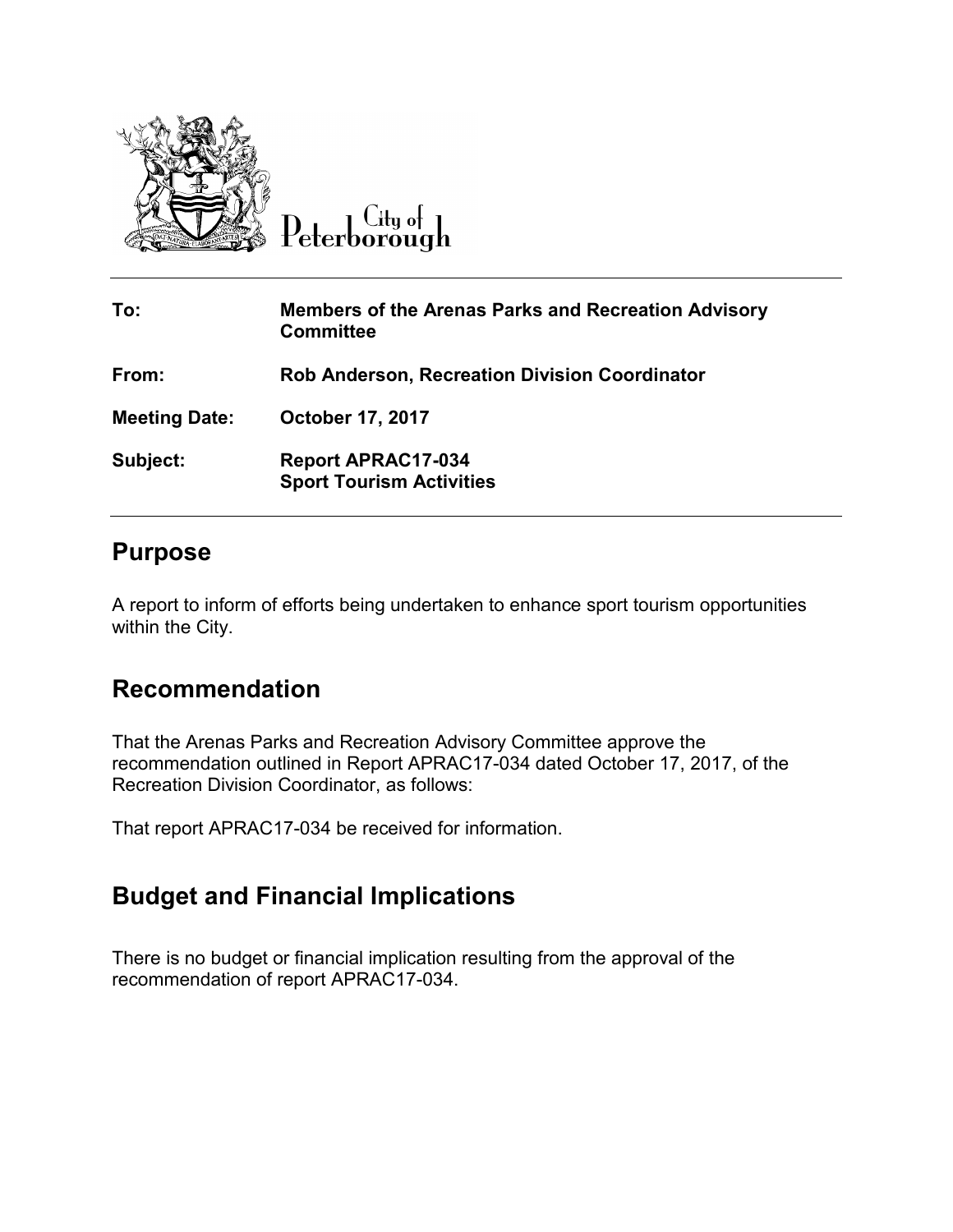# **Background**

## **Sport Tourism Group**

In January 2017, City Staff invited representatives from Trent University, Fleming College, and Peterborough and Kawartha Economic Development to meet and consider the merits of working collectively on sport tourism opportunities of mutual interest. It is recognized that each organization has a focus on sport tourism, but tended to work separately on attracting and managing specific events. Each party was supportive of meeting on a quarterly basis. The group is unofficially referred to as the Sport Tourism Group (STG). In recent years, City Council has supported improvements to existing sport facilities and, the development of new sport facilities, through various partnerships. This has positioned the city better to host major sporting events.

### **2020 Ontario Summer Games Bid**

In 2016, Council provided approval to submit a letter of intent to bid on the 2020 Ontario Summer Games (The Games). Each organization on the STG would play a major role, if the City secured The Games. As such, the STG worked collaboratively in the preparation of a bid to host the Games. The County of Peterborough was also invited to participate in the bid preparation, as The Games activities would extend into the neighbouring Townships. As of the date this report was written, the outcome of the bid process has not been announced by the Ministry of Tourism Culture and Sport.

The Games include 20 sports, bringing approximately 3,500 athletes, coaches and officials, along with thousands of spectators to the area for the four-day event, in mid-August 2020. The Games traditionally generate a positive economic impact to the host community of approximately \$6 million.

### **2018 Special Olympics Ontario School Championships**

The 2018 Special Olympics Provincial School Championships will be held in Peterborough from Tuesday May 29 to Thursday May 31, 2018. The event will bring 1,000 plus athletes, coaches and officials to the City, along with thousands of spectators. In recognition of the  $50<sup>th</sup>$  anniversary of the Special Olympics movement, this event will be the only Special Olympics Games held in 2018. The championships will be the premier event to kick-off the 50<sup>th</sup> anniversary celebrations. As such, there will be a number of observers in attendance from other provinces and the United States. There is growing interest in viewing the way that Special Olympics Ontario involves school age athletes in a Special Olympics program, which is the first of its kind in North America.

Special Olympics Ontario School Championships program provides sport training and competition opportunities to high school athletes with intellectual disabilities. The initiative strives to offer a fun and inclusive sport environment where youth, ages 13-21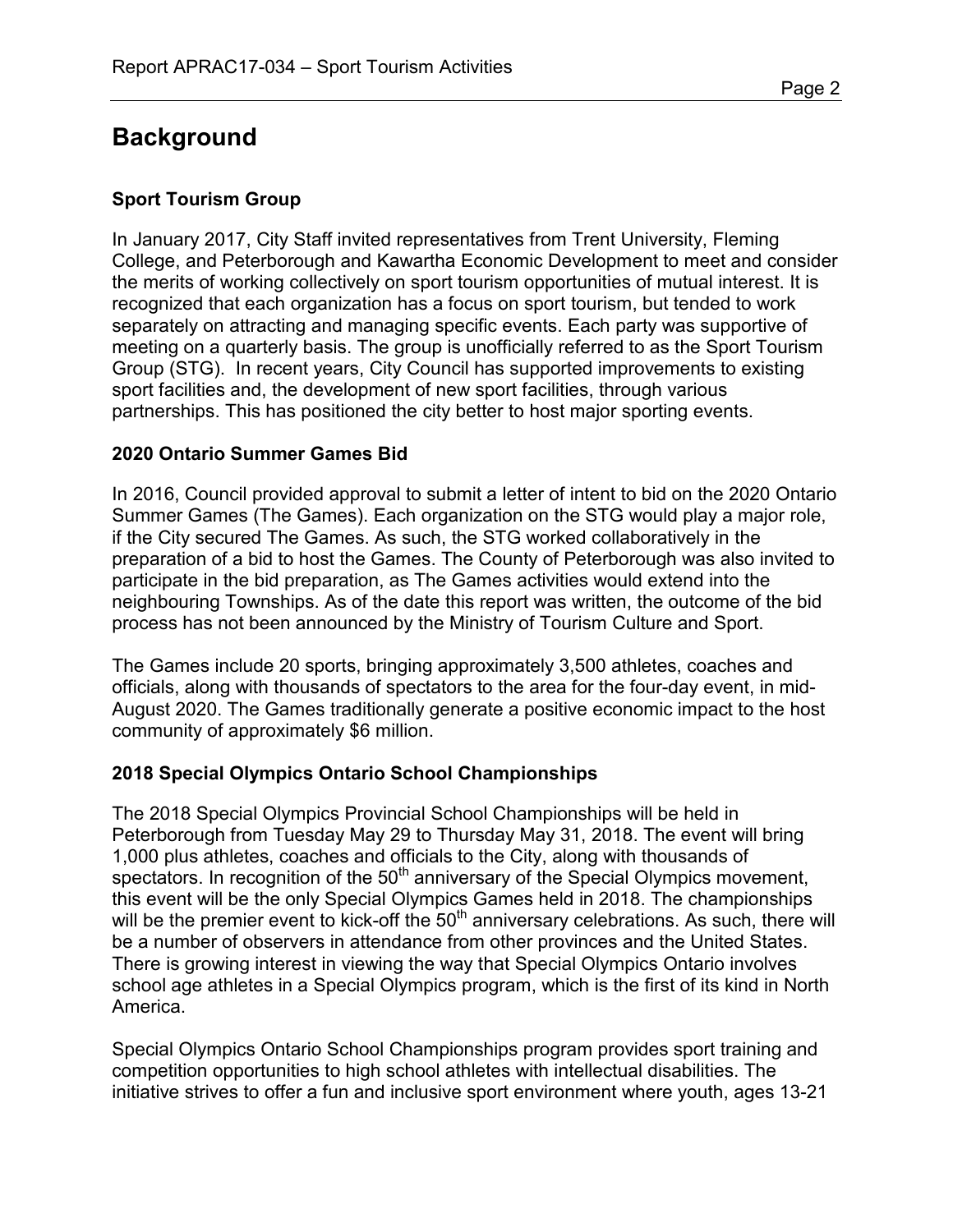years, can compete in high level competition, regardless of their level of skill or experience. The Championships include five sports: Basketball, Bocce, Soccer, Floor Hockey, and Track & Field. Each sport will have a unified division, in which half of the teammates on each team are persons with an intellectual disability and the other half are students who demonstrate leadership traits.

There will be 61 qualifier events across the province leading up to the 2018 Championships, one of which will be held at St. Peter High School in March 2018. In April 2018, a School Sport Festival will be held in Peterborough to promote the Provincial Championships.

The student residences at Trent University and Fleming College will serve as the Athlete Villages. Local high schools, the Kinsmen Arena, and the sport complexes at Fleming College, Thomas A. Stewart and Trent University will be utilized as sport venues. The Peterborough Memorial Centre will be the site of the opening and closing ceremonies.

### **2019 Women's U-19 World Lacrosse Championships**

The FIL (Federation of International Lacrosse) Women's U-19 World Lacrosse Championships return to Peterborough in 2019, from August 1 to August 10. The Championships were last hosted in Peterborough in 2007.

There will be 20-24 teams participating from around the world. This is double the number of teams that participated in the 2007 Championships. The games will be played at the sport fields at Trent University and Fleming College, with the student residences serving as the athlete villages. Opening ceremonies will take place at Trent University on July 31st.

The organizing committee is in the early planning stages for this event, which in addition to the lacrosse competition will include festivals, a banquet, and other activities. It is estimated the Championships will generate a positive economic impact to the community of between \$6 million to \$8 million over the 10-day event period.

## **Summary**

Since 2013, City Council has supported the development of new sport facilities within the City, including three new FIFA certified all-weather turf fields, one official sized natural turf field, and an official sized baseball diamond. The presence of these facilities improves the City's ability to host major sporting events, generating sport tourism revenue for the community. Council is encouraging a pro-active approach to attracting major sport tourism events to the City. The Sport Tourism Group established in 2017 will continue to work collaboratively to search out and attract sport tourism opportunities.